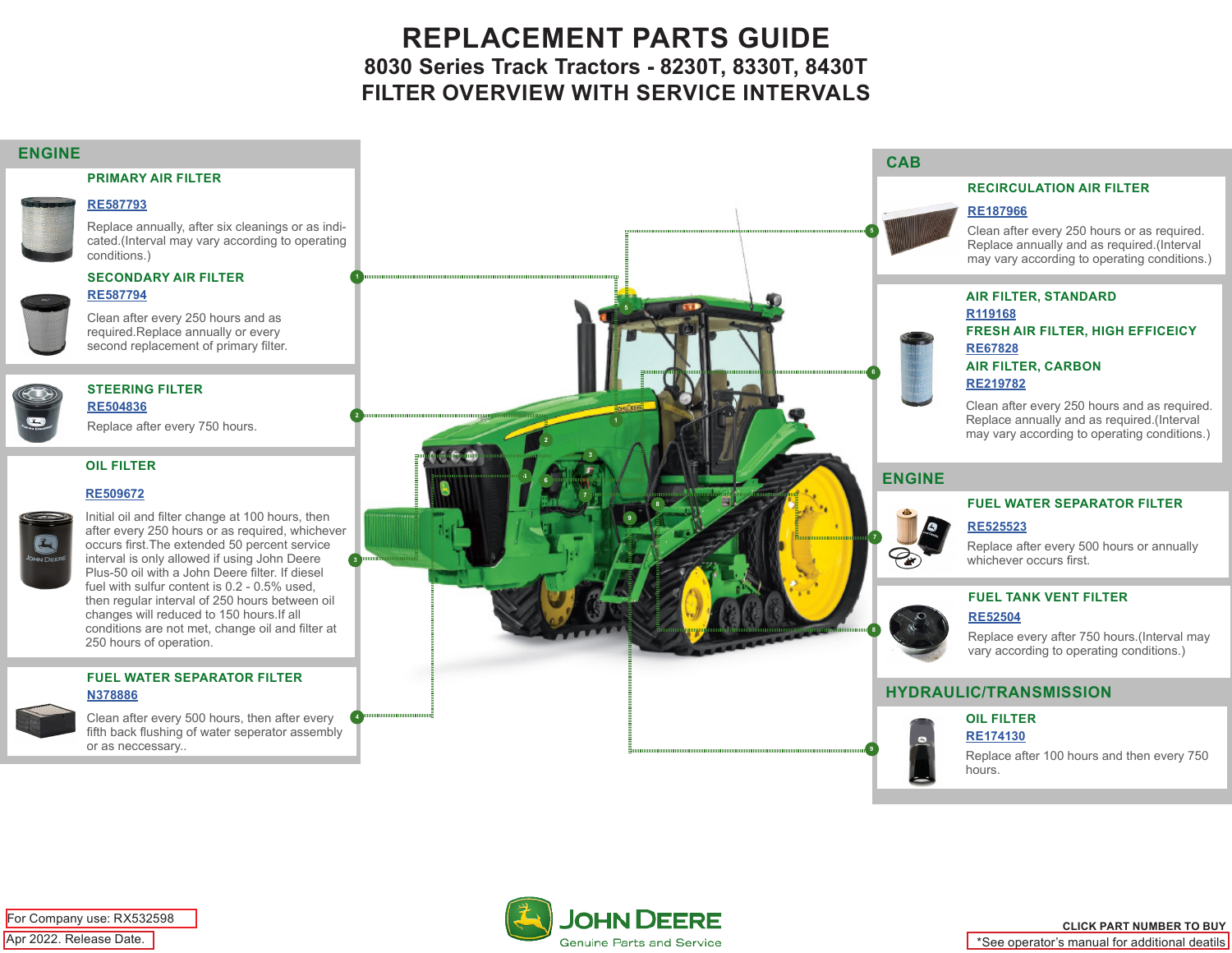# **CAPACITIES 8030 SERIES Track Tractors - 8230T, 8330T, 8430T**

## **CAPACITIES (Approximate):**

*Fuel Tank:*

......................................................................492 L (130 gal)

*Cooling System:* **Cool-Gard™ II**

.......................................................................40 L (10.6 gal)

*Crankcase:*

| Plus-50™ |  |
|----------|--|
|          |  |
|          |  |

*Transmission and Hydraulic System:* **Hy-Gard™** Including Clean Oil Reservoir..........................246L (65 gal)

Apr 2022. Release Date. For Company use: RX532598